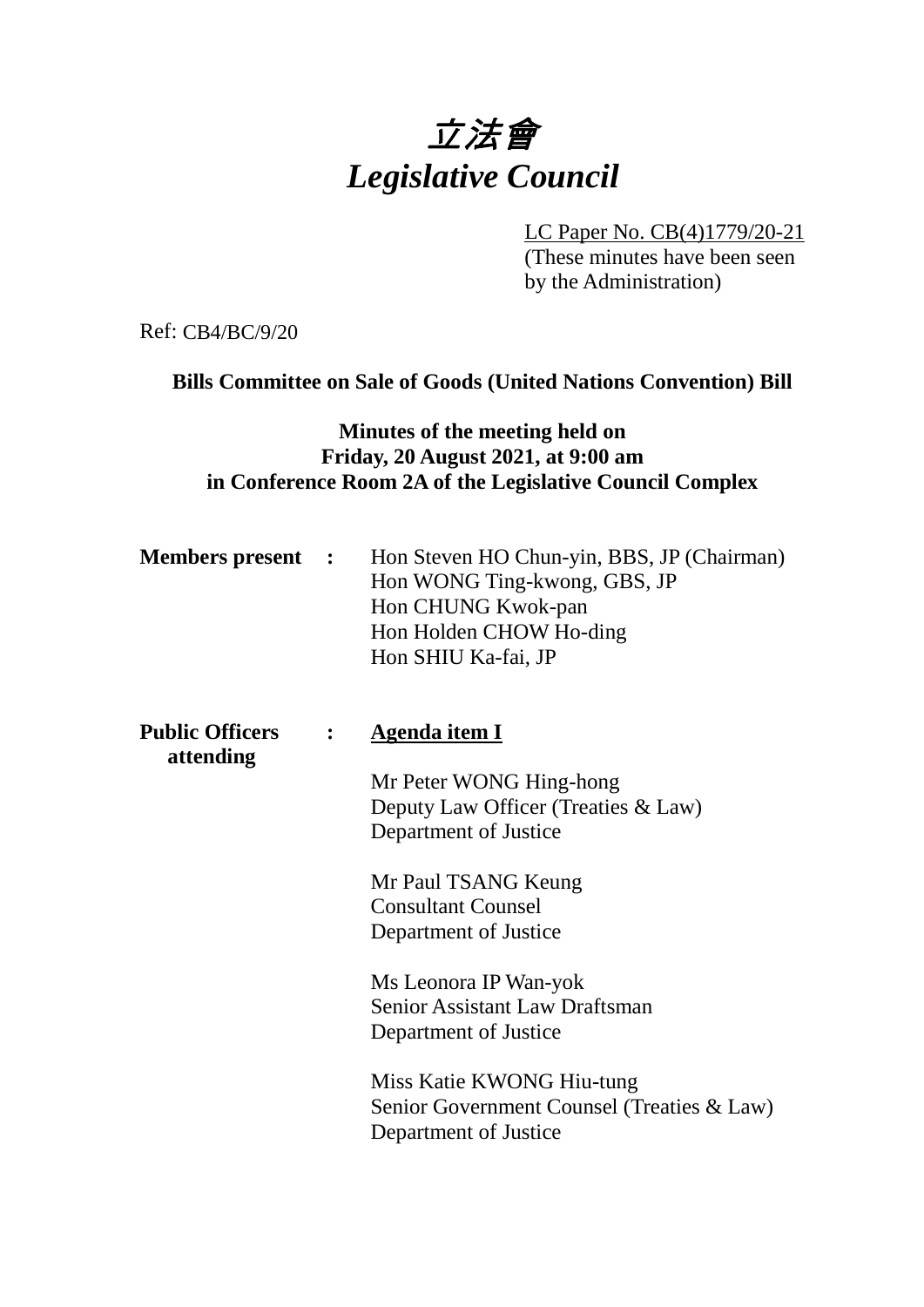|                             | Miss Carol LAM Ka-lo<br>Government Counsel<br>Department of Justice |
|-----------------------------|---------------------------------------------------------------------|
| <b>Clerk in attendance:</b> | Ms Sophie LAU<br>Chief Council Secretary (4)2                       |
| <b>Staff in attendance:</b> | Ms Doreen WAN<br><b>Assistant Legal Adviser 9</b>                   |
|                             | Ms Angela CHU<br>Senior Council Secretary (4)2                      |
|                             | Miss Mandy LAM<br>Legislative Assistant (4)2                        |

# **I. Election of Chairman**

Mr Steven HO, the member who had the highest precedence among members of the Bills Committee present at the meeting, presided over the election of the Chairman of the Bills Committee. He invited nominations for the chairmanship.

2. Mr Holden CHOW nominated Mr Steven HO and the nomination was seconded by Mr SHIU Ka-fai. Mr Steven HO accepted the nomination. There being no other nominations, Mr Steven HO was declared elected as the Chairman of the Bills Committee.

3. Members decided that there was no need to elect a Deputy Chairman for the Bills Committee.

- **II. Meeting with the Administration** (LC Paper No. CB(3)770/20-21, File Ref: IL/ITF/1/81, LC Paper No. LS93/20-21 and CB(4)1367/20-21(01))
- 4. The Bills Committee deliberated (index of proceedings is at **Annex**).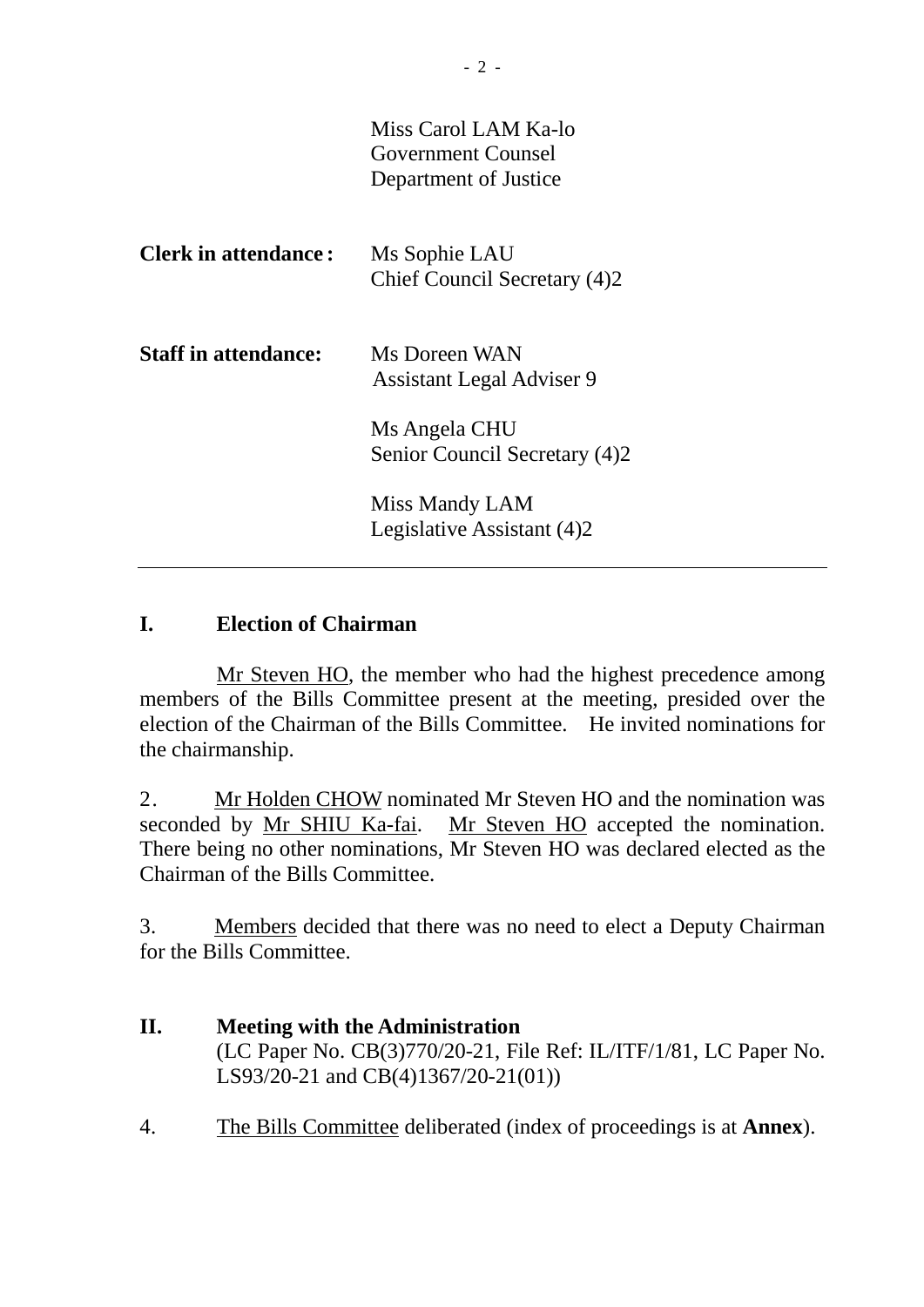Action

5. The Bills Committee proposed to post a notice on the website of the Legislative Council ("LegCo") to invite written submissions from members of the public on the Bill.

> (*Post-meeting note*: By the deadline of 26 August 2021, no written submissions were received on the Bill.)

## Legislative timetable

6. The Bills Committee completed the discussion of the policy aspect and clause-by-clause examination of the Bill. The Administration advised that it intended to resume the Second Reading Debate on the Bill at the LegCo meeting scheduled for 29 September 2021. The Bills Committee raised no objection.

# **III. Any other business**

7. There being no other business, the meeting ended at 10:34 am.

Council Business Division 4 Legislative Council Secretariat 2 December 2021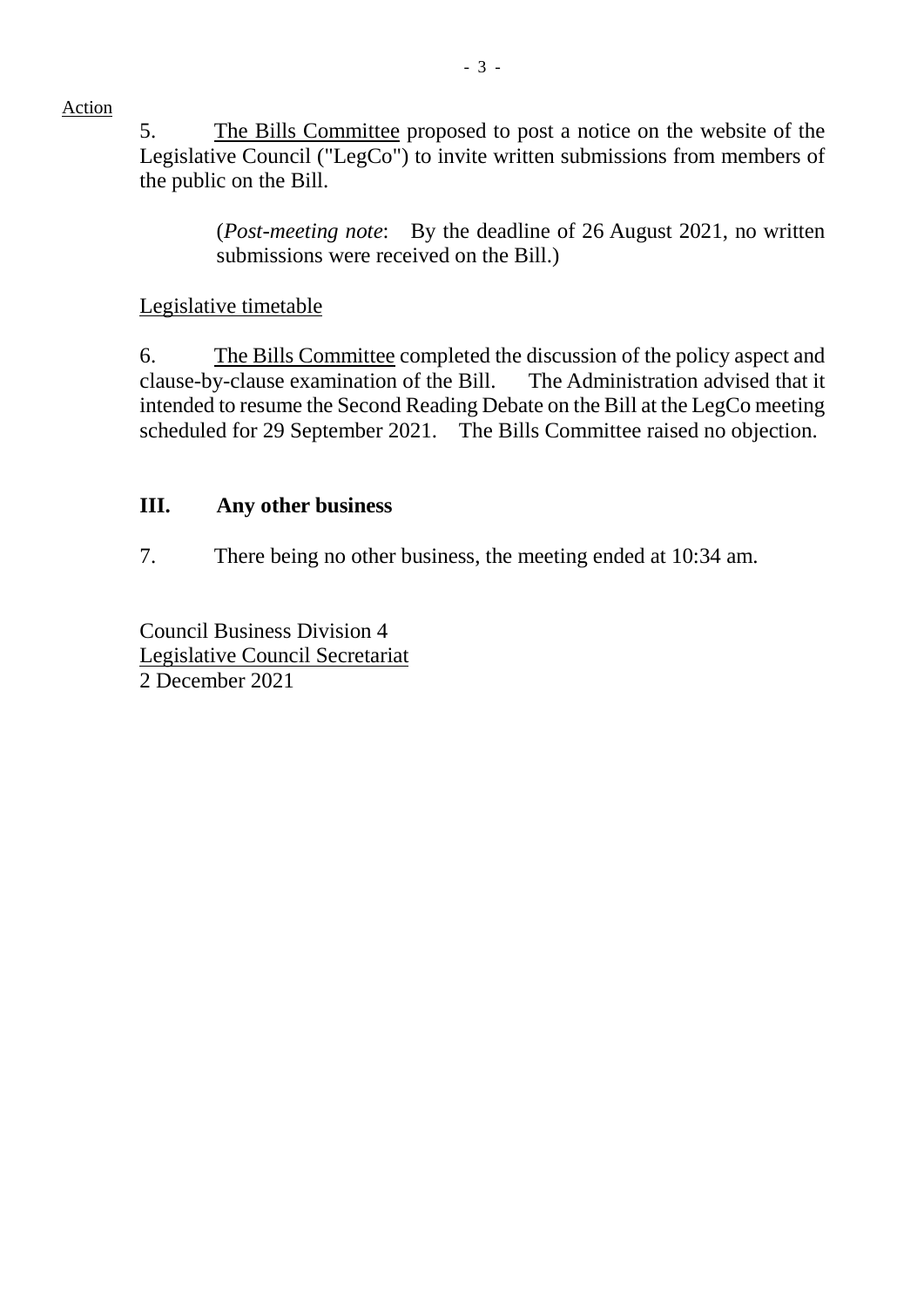#### **Bills Committee on Sale of Goods (United Nations Convention) Bill**

#### **Proceedings of the first meeting held on Friday, 20 August 2021, at 9:00 am in Conference Room 2A of the Legislative Council Complex**

| <b>Time</b><br>marker                | <b>Speaker</b>                                                     | Subject(s)                                                                                                                                                                     | <b>Action required</b> |  |  |
|--------------------------------------|--------------------------------------------------------------------|--------------------------------------------------------------------------------------------------------------------------------------------------------------------------------|------------------------|--|--|
| Agenda Item I – Election of Chairman |                                                                    |                                                                                                                                                                                |                        |  |  |
| $000947 -$<br>001159                 | Mr Steven HO<br>Mr Holden CHOW                                     | <b>Election of Chairman</b>                                                                                                                                                    |                        |  |  |
|                                      | Agenda Item II - Meeting with the Administration                   |                                                                                                                                                                                |                        |  |  |
| $001200 -$<br>002231                 | Chairman<br>Administration                                         | Briefing by the Administration on the Sale of Goods<br>(United Nations Convention) Bill ("the Bill").                                                                          |                        |  |  |
| $002232 -$<br>002507                 | Chairman<br>Administration                                         | Discussion on application of the United Nations<br>Convention on Contracts for the International Sale<br>of Goods ("CISG") to Hong Kong and relevant<br>background since 1988. |                        |  |  |
| $002508 -$<br>003431                 | Chairman<br>Mr Holden CHOW<br>Administration                       | Discussion on Article 1(1) of CISG.<br>Clarification on Article 2 of CISG.                                                                                                     |                        |  |  |
| $003432 -$<br>005109                 | Chairman<br>Mr SHIU Ka-fai<br>Administration                       | Public consultation on application of CISG to Hong<br>Kong and the Bill.                                                                                                       |                        |  |  |
| $005110 -$<br>005655                 | Chairman<br>Administration                                         | Views expressed by the trades on the application of<br>CISG to Hong Kong.                                                                                                      |                        |  |  |
| $005656 -$<br>010043                 | Chairman<br><b>Assistant Legal</b><br>Adviser<br>Administration    | Approach to implementing CISG in Hong Kong.                                                                                                                                    |                        |  |  |
| $010044 -$<br>011023                 | Chairman<br>Mr Holden CHOW<br>Administration                       | Discussion and clarification of clause 5 of the Bill.<br>Promotion of CISG in Hong Kong.                                                                                       |                        |  |  |
| $011024 -$<br>011811                 | Chairman<br>Mr SHIU Ka-fai<br>Administration<br>Chairman           | Further discussion on clause 5 of the Bill.                                                                                                                                    |                        |  |  |
| $011812 -$<br>012338                 | Chairman<br>The Administration<br>Mr SHIU Ka-fai<br>Administration | Issues in connection with the application of CISG to<br>Hong Kong.                                                                                                             |                        |  |  |